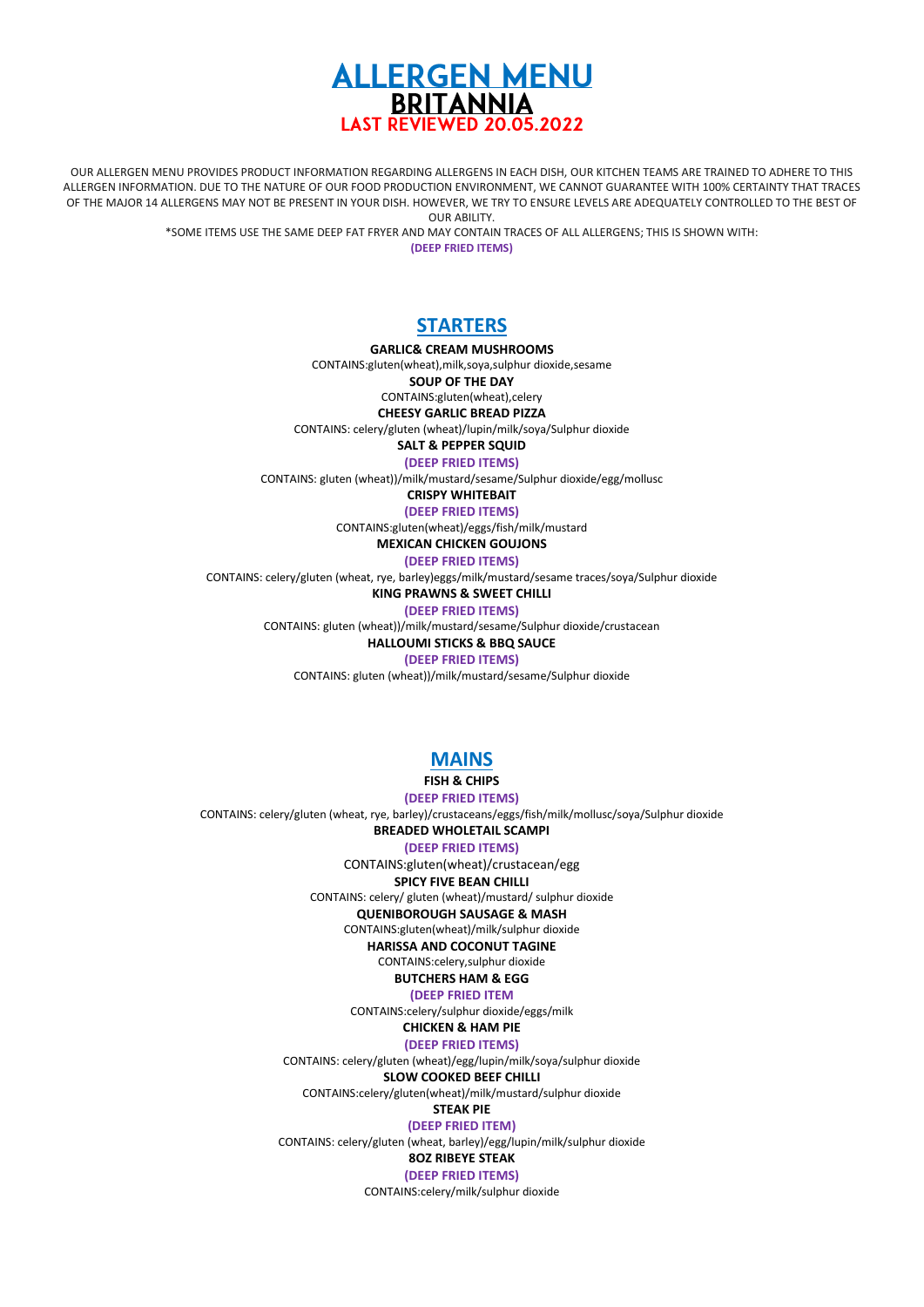# **BURGERS**

#### **THE RAINBOW BURGER**

**(DEEP FRIED ITEMS)**

CONTAINS: gluten (wheat)/eggs/lupin/milk/mustard/sesame/sulphur dioxide

#### **HUNTERS CHICKEN (DEEP FRIED ITEMS)**

CONTAINS:gluten (wheat)/eggs/lupin/milk/mustard/sesame/Sulphur dioxide

**SPINACH AND FALAFEL BURGER**

**(DEEP FRIED ITEM)**

CONTAINS:gluten(wheat),sesame,mustard/soya/sulphur dioxide/nut traces

**BLACKENED CAJUNCHICKEN BURGER (DEEP FRIED ITEM)**

CONTAINS:gluten(wheat),sesame,mustard/soya/sulphur dioxide

# **SALADS**

**CAESAR SALAD**

CONTAINS:celery/gluten(wheat,rye,barley)fish/eggs/milk/mustard/soya/sulphur dioxide **HERITAGE TOMATO & MOZZARELLA** CONTAINS:celery/eggs traces/pine nuts & other nu tarces/sesame traces/milk/mustard/soya/sulphur dioxide

# **PASTA**

**CHICKEN & PESTO LIGUINE** CONTAINS:celery/gluten(wheat)/egg traces/milk/mustard/soya/sulphur dioxide/pine nuts/other nut traces **MUSHROOM & GOATS CHEESE LINGUINE** CONTAINS:celery/gluten (wheat)/eggs traces/milk/soya/sulphur dioxide

# **BURRITOS**

**SLOW COOKED BEEF CHILLI (DEEP FRIED ITEMS)**

CONTAINS:celery/gluten(wheat)/milk/mustard/sulphur dioxide **CHIPOTLE CHICKEN**

# **(DEEP FRIED ITEMS)**

CONTAINS:celery/gluten(wheat)/milk/mustard/sulphur dioxide

**SPICY FIVE BEAN CHILLI (DEEP FRIED ITEMS)**

CONTAINS:celery/gluten(wheat)/lupin/milk/mustard/sulphur dioxide

### **STICKY BBQ PULLED PORK**

**(DEEP FRIED ITEM)**

CONTAINS:gluten(wheat),mustard,milk

# **BAGUETTES**

#### **MATURE CHEDDAR CHEESE & CHUTNEY**

**(DEEP FRIED ITEMS)** CONTAINS: celery/gluten (wheat)/milk/mustard/nut traces/soya/Sulphur dioxide **CLARKE'S SAUSAGE & CARAMELISED ONIONS**

**(DEEP FRIED ITEMS)**

CONTAINS:gluten(wheat)/mustard/ soya/sulphur dioxide

## **HUNTERS CHICKEN**

**(DEEP FRIED ITEM)**

CONTAINS:gluten(wheat),milk,soya/sulphur dioxide

#### **FISH FINGER & TARTARE (DEEP FRIED ITEMS)**

CONTAINS: gluten (wheat, rye, barley)/crustaceans/eggs/fish/milk/mollusc/mustard/soya/Sulphur dioxide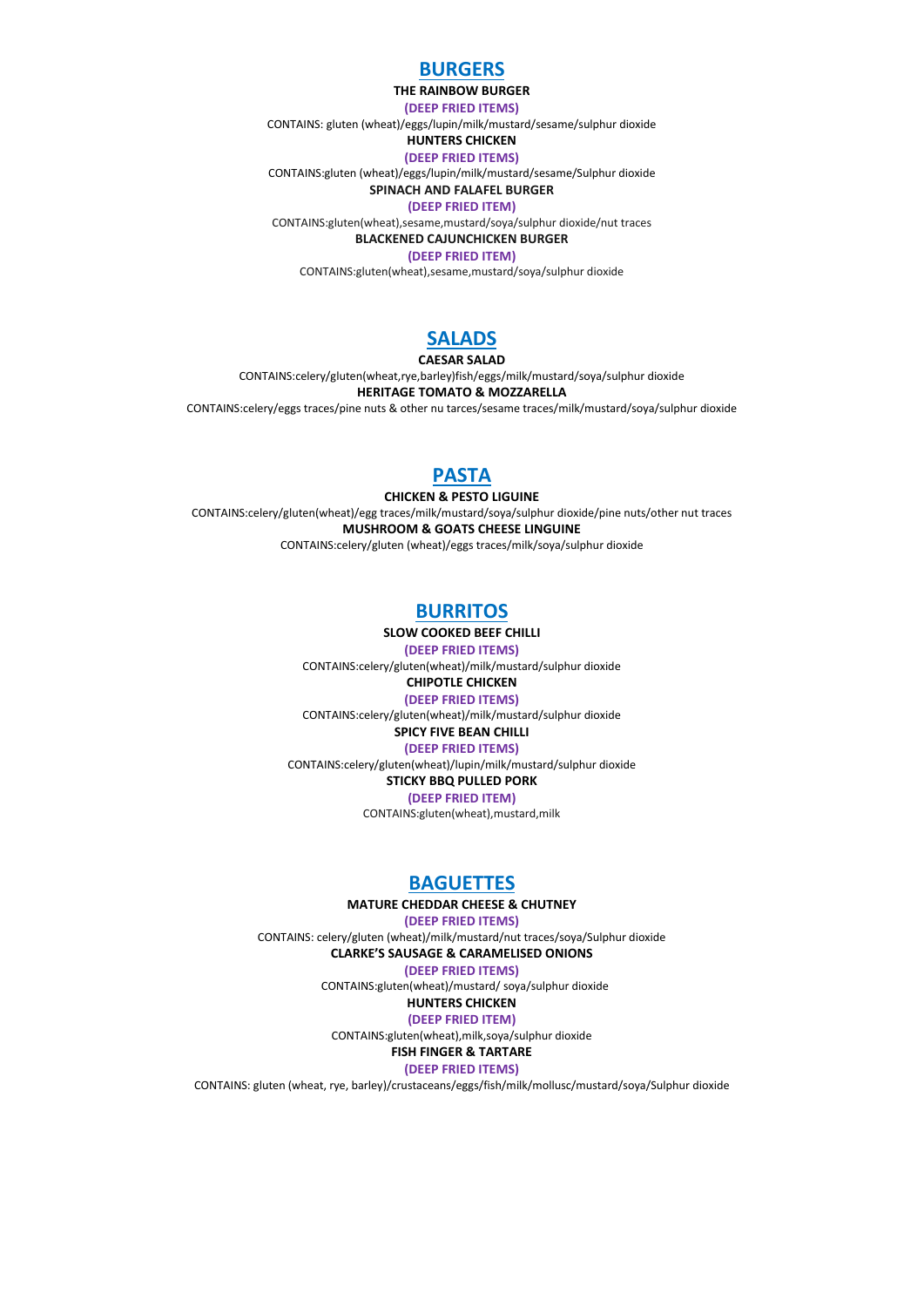#### **PIZZAS SECTION**

**MARGHERITA** contains: gluten(wheat)/milk/soya/sulphites **ROMANA** contains: celery/gluten(wheat)/milk/mustard/soya **HUNTERS DEEP FRIED ITEM** contains: gluten(wheat)/milk/soya/sulphites **MEXICAN DEEP FRIED ITEM** contains: /gluten (wheat)/milk/mustard/soya/sulphites **MEAT FEAST DEEP FRIED ITEM** contains:celery/gluten(wheat,barley)/milk/soya/sulphites **SIENNA** contains: soya/milk/gluten(wheat)sulphites **AMERICAN** contains: /soya/sulphur dioxide/sulphites

### **DESSERTS**

**STICKY TOFFEE PUDDING** CONTAINS: gluten (wheat, rye, barley)/eggs/lupin/milk/nut traces/peanuts/sesame **NEW YORK CHEESECAKE** CONTAINS:milk,sulphur dioxide **COOKIE DOUGH BROWNIE** CONTAINS:gluten(wheat),soya **DESSERT OF THE DAY** CONTAINS:ask a member of staff **SORBET SELECTION** CONTAINS:

**VANILLA ICE CREAM** CONTAINS:sulphur dioxide

# **SIDES**

**GARLIC BREAD** CONTAINS: gluten (wheat)/lupin/milk/sesame/sulphur dioxide **BEER BATTERED ONION RINGS (DEEP FRIED ITEMS)** CONTAINS: gluten (wheat, barley)

**RUSTIC SEASONED CHIPS** 

**(DEEP FRIED ITEMS) CURLY FRIES**

### **(DEEP FRIED ITEMS)**

**FRESH VEGETABLE** CONTAINS: milk **HOUSE SALAD**  CONTAINS:mustard/sulphur dioxide **PEPPERCORN SAUCE** CONTAINS:milk,sulphur dioxide **BLUE CHEESE SAUCE** CONTAINS:milk,sulphur dioxide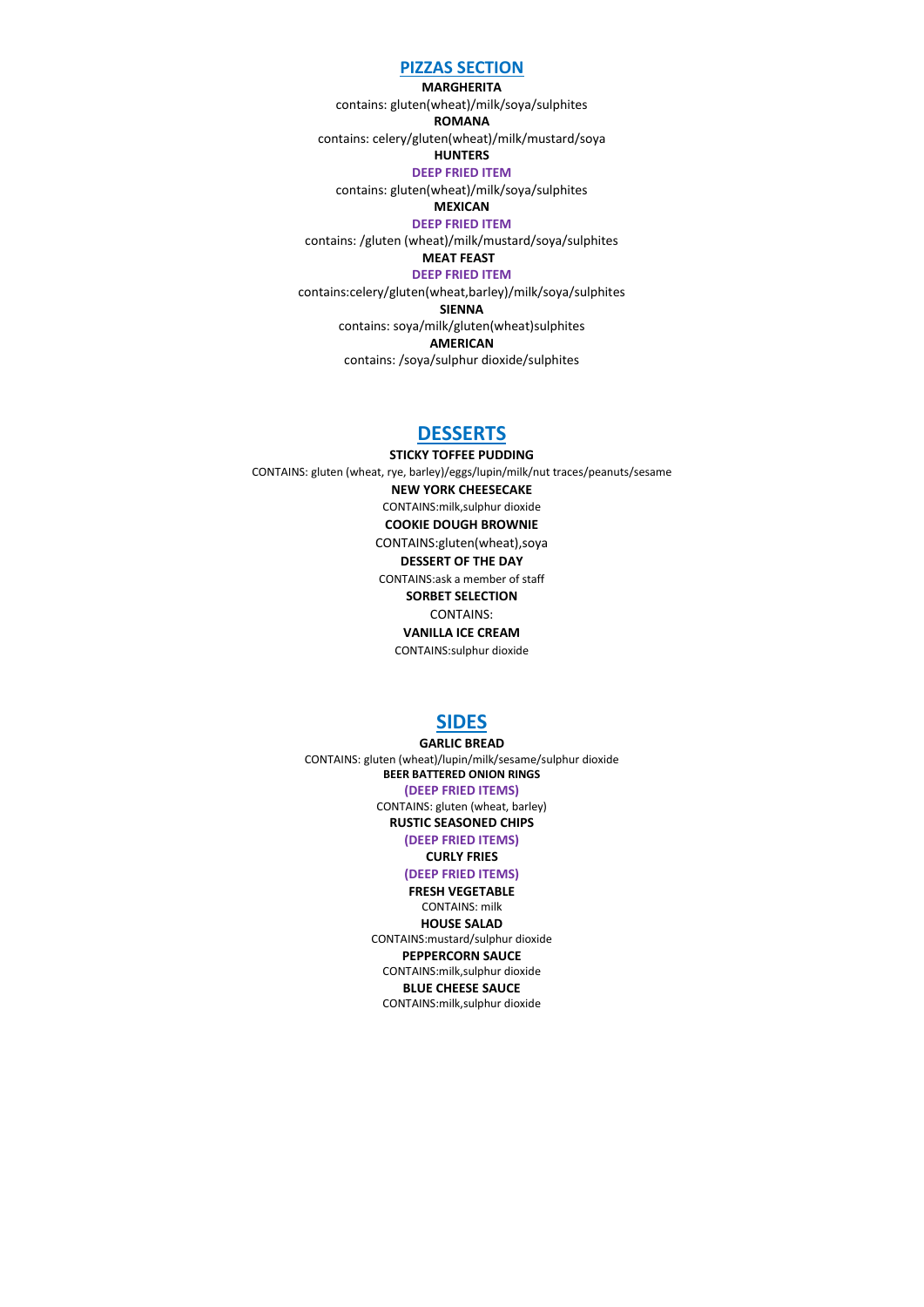### **LOADED FRIES**

**CHIPOTLE CHICKEN (DEEP FRIED ITEMS)** CONTAINS: gluten (wheat, rye, barley)/ eggs/milk/mustard/Sulphur dioxide **BBQ PULLED PORK (DEEP FRIED ITEMS)** CONTAINS:celery/gluten(wheat)/milk/mustard/sulphur dioxide **CHEESY CHIPS & DIPS (DEEP FRIED ITEMS)**

CONTAINS:eggs/milk/mustard/sulphur dioxide

### **LOADED NACHOS**

**NACHOS & CHEESE** CONTAINS:milk/sulphur dioxide **BEEF CHILLI** CONTAINS:celery/gluten traces(wheat)/milk/sulphur dioxide **BBQ PULLED PORK**  CONTAINS:celery/milk/mustard/sulphur dioxide **FIVE BEEN CHILLI** CONTAINS:gluten traces(wheat)/milk/suphur dioxide

### **PETITE PORTIONS**

**QUENIBOROUGH SAUSAGE & MASH**  CONTAINS:gluten(wheat)/milk/sulphur dioxide **BUTCHERS HAM, EGG & CHIPS (DEEP FRIED ITEM** CONTAINS:celery/sulphur dioxide/eggs/milk **BREADED WHOLETAIL SCAMPI (DEEP FRIED ITEMS)** CONTAINS:gluten(wheat)/crustacean/egg **SPICY FIVE BEAN CHILLI** CONTAINS: celery/ gluten (wheat)/mustard/ sulphur dioxide **SLOW COOKED BEEF CHILLI** CONTAINS:celery/gluten(wheat)/milk/mustard/sulphur dioxide **MUSHROOM & GOATS CHEESE LINGUINE** CONTAINS:celery/gluten (wheat)/eggs traces/milk/soya/sulphur dioxide

### **GRILL NIGHT**

**8OZ RIBEYE STEAK (DEEP FRIED ITEMS)** CONTAINS:celery/milk/sulphur dioxide **CHICKEN BREAST, BRANDY & MUSHROOM SAUCE**

**(DEEP FRIED ITEMS)**

CONTAINS:celery/milk/sulphur dioxide **HONEY GLAZED GAMMON STEAK & EGG**

#### **(DEEP FRIED ITEMS)**

CONTAINS:celery/milk/sulphur dioxide **GRILLED FISH OF THE DAY & BEARNAISE**

#### **(DEEP FRIED ITEMS)**

CONTAINS:celery/milk/fish/crustacean/mollusc/sulphur dioxide **PLANT BASED GRILL STEAK**

#### **(DEEP FRIED ITEMS)**

CONTAINS:gluten(wheat),sesame,soya,peanut,nuts,sulphur dioxide